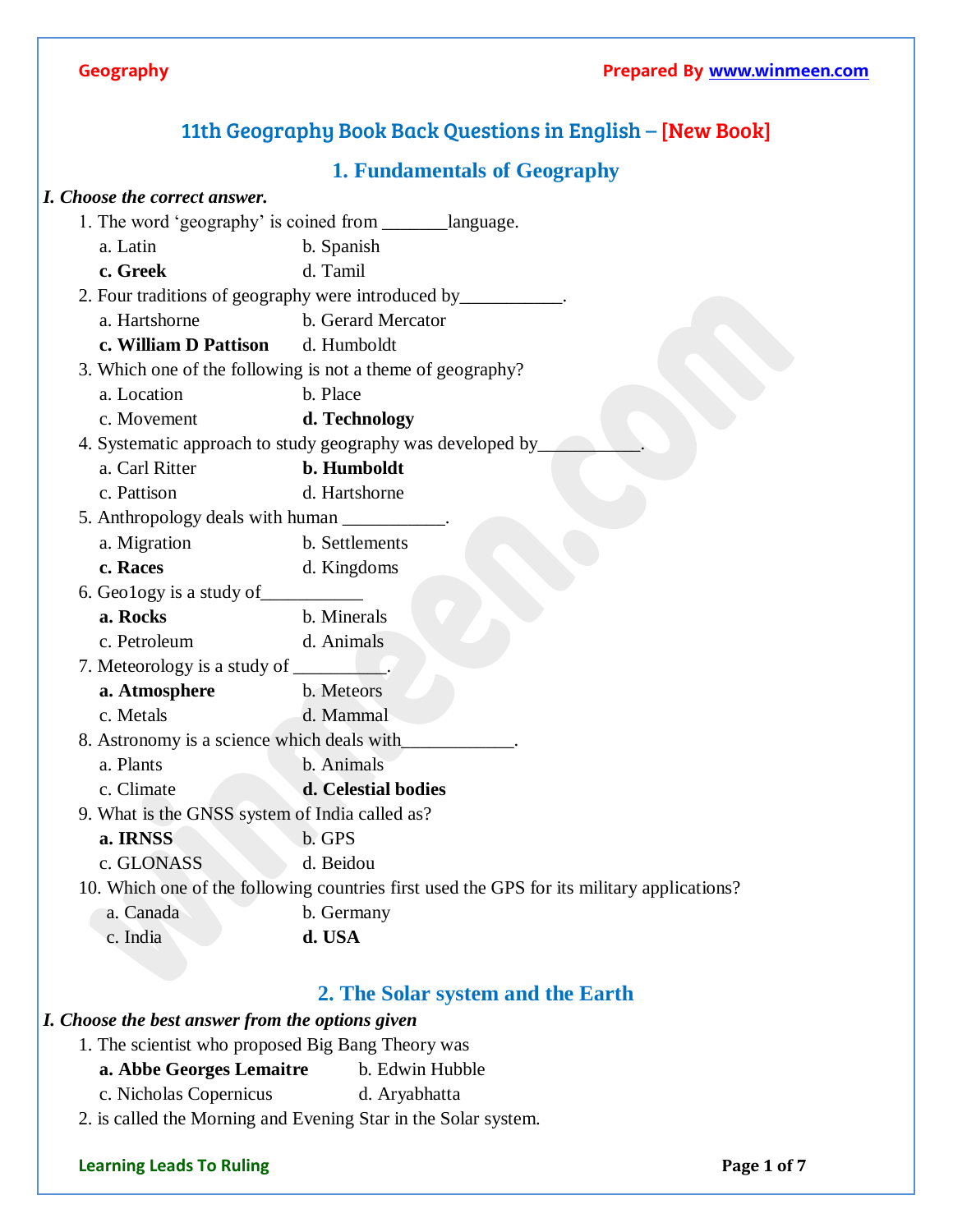## **Geography Prepared By [www.winmeen.com](http://www.winmeen.com/)**

| a. The Mercury                                          | <b>b.</b> The Venus                                                                                          |
|---------------------------------------------------------|--------------------------------------------------------------------------------------------------------------|
| c. The Uranus                                           | d. The Saturn                                                                                                |
| 3. The Planet with 30 rings in the solar system is      |                                                                                                              |
| a. The Jupiter                                          | b. The Mars                                                                                                  |
| c. The Earth                                            | d. The Saturn                                                                                                |
| 4. The earth takes to complete one rotation.            |                                                                                                              |
| a. 23 hrs 56 min 4 sec                                  | b. 27 hrs 17 min                                                                                             |
| c. 24 hrs 56 min 4 sec                                  | d. 10 hrs 7 min                                                                                              |
| 5. The windiest planet is                               |                                                                                                              |
| a. The Saturn                                           | <b>b.</b> The Neptune                                                                                        |
| c. The Jupiter                                          | d. The Mars                                                                                                  |
| 6. The sun appears to be the closest to the earth on    |                                                                                                              |
| a. January 3                                            | $b.$ July 4                                                                                                  |
| c. September 5                                          | d. December 4                                                                                                |
|                                                         | 7. The length of day time at $80^\circ$ N during summer solstice is                                          |
| a. 18hrs 27min                                          | b. 24 hrs (for 2 months)                                                                                     |
| c. 24 hrs (for 4 months) d. 24 hrs (for 6 months)       |                                                                                                              |
|                                                         | 8. The apparent movement of the Sun is overhead the Equator twice a year on                                  |
| a. Dec 22 and Mar21                                     | b. Mar <sub>21</sub> and Sep <sub>23</sub>                                                                   |
| c. Jun 21 and Dec 22                                    | d. Sep 23 and Dec22                                                                                          |
| 9. On June 21 the Sun's rays fall vertically on the     |                                                                                                              |
|                                                         | a. The Tropic of Cancer b. The Tropic of Capricorn                                                           |
| c. The Equator                                          | d. The Arctic Circle                                                                                         |
|                                                         | 10. The Prime Meridian is the centre of time zone extending between                                          |
| a. $7\frac{1}{2}$ ° W and $7\frac{1}{2}$ ° E longitudes | b. $7\frac{1}{2}^{\circ}$ N and $7\frac{1}{2}^{\circ}$ S                                                     |
|                                                         | c. 17 $\frac{1}{2}$ ° W and 17 $\frac{1}{2}$ ° E Longitudes d. 17 $\frac{1}{2}$ ° N and 17 $\frac{1}{2}$ ° S |
|                                                         |                                                                                                              |
|                                                         | <b>3. Lithosphere: Endogenic Processes</b>                                                                   |
| <b>I. Multiple choice questions</b>                     |                                                                                                              |
| 1. The term "Lithosphere" was introduced by             |                                                                                                              |
| a. Alfred Wegener                                       | b. Joseph Barrel                                                                                             |
| c. Alexander Von Humbolt                                | d. Kiyoo Wadati                                                                                              |
|                                                         | 2. The boundary between the upper crust and lower crust is termed as                                         |
| a. Guttenberg margin                                    | b. Lehmann Boundary                                                                                          |
| c. Conorod boundary                                     | d. Mohorovicic boundary                                                                                      |
| 3. Who postulated the continental drift theory?         |                                                                                                              |
| a. Kober                                                | b. Holmes                                                                                                    |
| c. Taylor                                               | d. Wegener                                                                                                   |
| 4. Odd one out                                          |                                                                                                              |
| a. The Eurasian plate                                   | b. The North American plate                                                                                  |
| c. The Pacific plate                                    | d. The African plate                                                                                         |
|                                                         |                                                                                                              |

**Learning Leads To Ruling**<br> **Example 2 Page 2 of 7**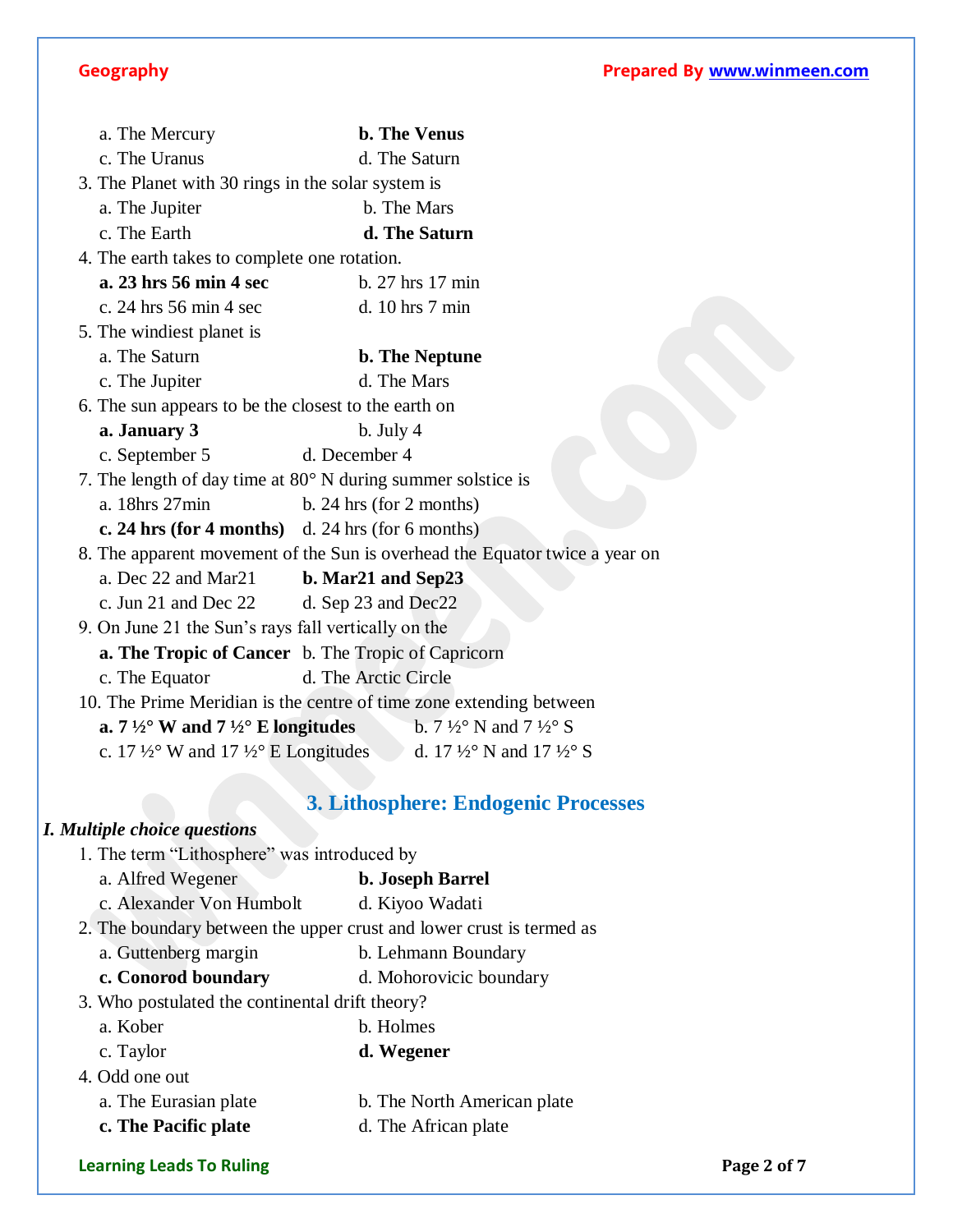5. One among the given is the deepest trench in the world.

- **a. The Mariana Trench** b. The Sandwich Trench
- c. The Puerto Rico Trench d. The Sunda Trench

6. It is a type of fold where one limb is steeper than the other.

- a. Symmetrical fold **b. Asymmetrical fold**
- c. Over turned fold d. Recumbent fold

7. The longest rift valley in the world is

- a. The Narmada rift valley **b. The African rift valley**
- c. The Baikal rift valley d. The Rhine rift valley
- 8. One of the following zones accounts for 68% of the earthquakes on the surface of the earth.
	- a. The Mediterranean Himalayan zone **b. The Circum Pacific zone**
	- c. The Mid Atlantic zone d. The African rift valley zone
- 9. One among the given is the world's highest active volcano.
- a. Mt. Vesuvius b. Mt. Stromboli
- **c. Mt. Cotopaxi** d. Mt. Krakatau

10. Solidified sheet-like horizontal lava layer inside the earth is called as

- a. Dyke b. Batholith
- **c. Sill** d. Lacolith

## **4. Lithosphere: Exogenic Processes**

### *I. Multiple Choice Questions*

| 1. Which of the following is the chemical weathering process? |                                                                                                       |
|---------------------------------------------------------------|-------------------------------------------------------------------------------------------------------|
| a. Exfoliation                                                | b. Frost Wedging                                                                                      |
| c. Carbonation                                                | d. Thermal expansion                                                                                  |
|                                                               | 2. Feldspar found in Granite changing to clay is the most common example of                           |
| a. Oxidation                                                  | b. Carbonation                                                                                        |
| c. Solution                                                   | d. Hydrolysis                                                                                         |
|                                                               | 3. Which district in Tamil Nadu has the highest frequency of landslide?                               |
| a. Nilgiris                                                   | b. Erode                                                                                              |
| c. Dharmapuri                                                 | d. Coimbatore                                                                                         |
|                                                               | 4. The swirling movement of the falling water into the plunge pool is called                          |
| a. Plunge pool                                                | b. Groove                                                                                             |
| c. Rapids                                                     | d. Eddying                                                                                            |
| 5. A winding curve or bend in a river                         |                                                                                                       |
| a. Ox-bow lake                                                | b. Flood plain                                                                                        |
| c. Meander                                                    | d. Levees                                                                                             |
|                                                               | 6. A bowed or curved delta with the convex margin facing the body of water, also called as fan delta. |
| a. Arcuate Delta                                              | b. Bird's foot Delta                                                                                  |
| c. Abandoned Delta                                            | d. Truncated Delta                                                                                    |
| 7. Coleroon (Kollidam) river is a distributary of             |                                                                                                       |
| a. The Bhavani River                                          | b. The Palar River                                                                                    |
| <b>Learning Leads To Ruling</b>                               | Page 3 of 7                                                                                           |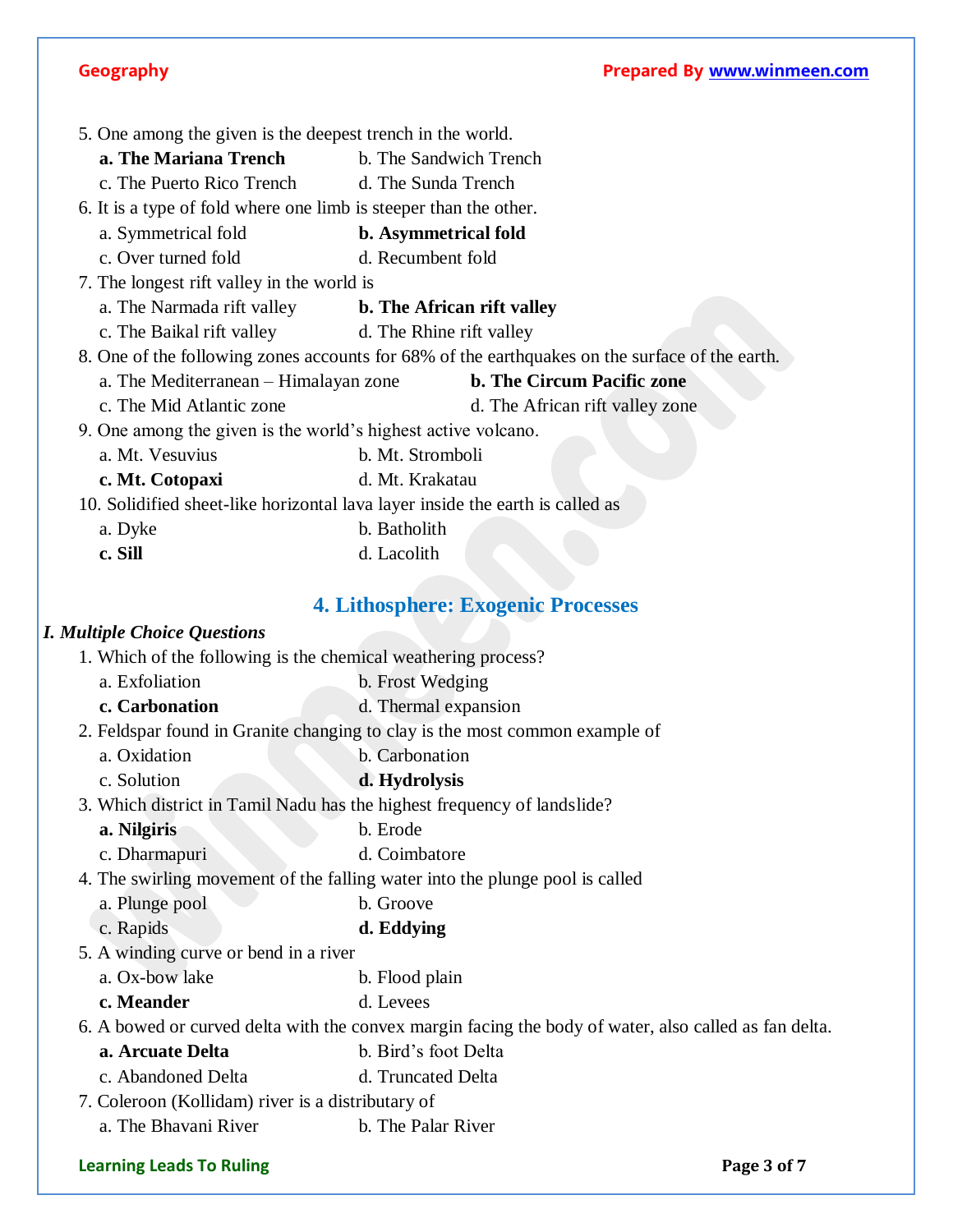c. The Pennar River **d. The Cauvery River**

8. An amphitheater-shaped hollow basin cut into a mountain ridge by glacier.

a. Arete **b. Cirque**

c. Horn d. Fjord

9. The formation of irregular grooves and ridges when most of the surfaces of limestone are removed by solution process.

**a. Lappies** b. Polje

c. Cave d. Nunataks

10. One among the given is formed when the arch is collapsed.

**a. Stack** b. Cave

c. Blow hole d. Wave cut platform

## **5. Hydrosphere**

### *I. Choose the correct answer*

|                                                                                              | I. Choose the correct answer                 |                                                                                                           |
|----------------------------------------------------------------------------------------------|----------------------------------------------|-----------------------------------------------------------------------------------------------------------|
|                                                                                              | 1. River Ganga has its source from --------  |                                                                                                           |
|                                                                                              | <b>a. Gangothri glacier</b> b. a spring      |                                                                                                           |
|                                                                                              | c. a laked                                   | d. a waterfall                                                                                            |
|                                                                                              |                                              | 2. The permeable rocks that can hold water and allow water to pass through them are called --------       |
|                                                                                              | a. Groundwater                               | b. Saturated zone                                                                                         |
|                                                                                              | c. Rock                                      | d. Aquifers                                                                                               |
| 3. An -------- is ice floating in open water that has broken off from glaciers or ice shelf. |                                              |                                                                                                           |
|                                                                                              | a. Ice shelf                                 | b. Ice quake                                                                                              |
|                                                                                              | c. Iceberg                                   | d. Sea ice                                                                                                |
|                                                                                              | 4. The -------- Ocean is the youngest ocean. |                                                                                                           |
|                                                                                              | a. Indian                                    | <b>b.</b> Southern                                                                                        |
|                                                                                              | c. Arctic                                    | d. Atlantic                                                                                               |
|                                                                                              |                                              | 5. Mid oceanic ridges are located on the -------- plate boundaries                                        |
|                                                                                              | a. Divergent                                 | b. Convergent                                                                                             |
|                                                                                              | c. Transform                                 | d. Subducted                                                                                              |
|                                                                                              |                                              | 6. The temperature of the sea surface is highest not near Equator but few degrees -------- of the Equator |
|                                                                                              | a. South                                     | b. South east                                                                                             |
|                                                                                              | c. Northeast                                 | d. North                                                                                                  |
|                                                                                              |                                              | 7. ------------- waves transmit energy in all three states of matter                                      |
|                                                                                              | a. Transverse                                | b. Longitudinal                                                                                           |
|                                                                                              | c. Orbital                                   | d. Primary                                                                                                |
|                                                                                              | 8. Tides are caused by -------------         |                                                                                                           |
|                                                                                              | a. Rotation of earth                         | b. Gravitational pull of moon and sun                                                                     |

- c. Planetary winds d. Revolution of earth
- 9. ------------- is a warm current
	- a. Labrador **b. Gulf stream**
	- c. Oyashio d. Circum polar drift

### **Learning Leads To Ruling Page 4 of 7**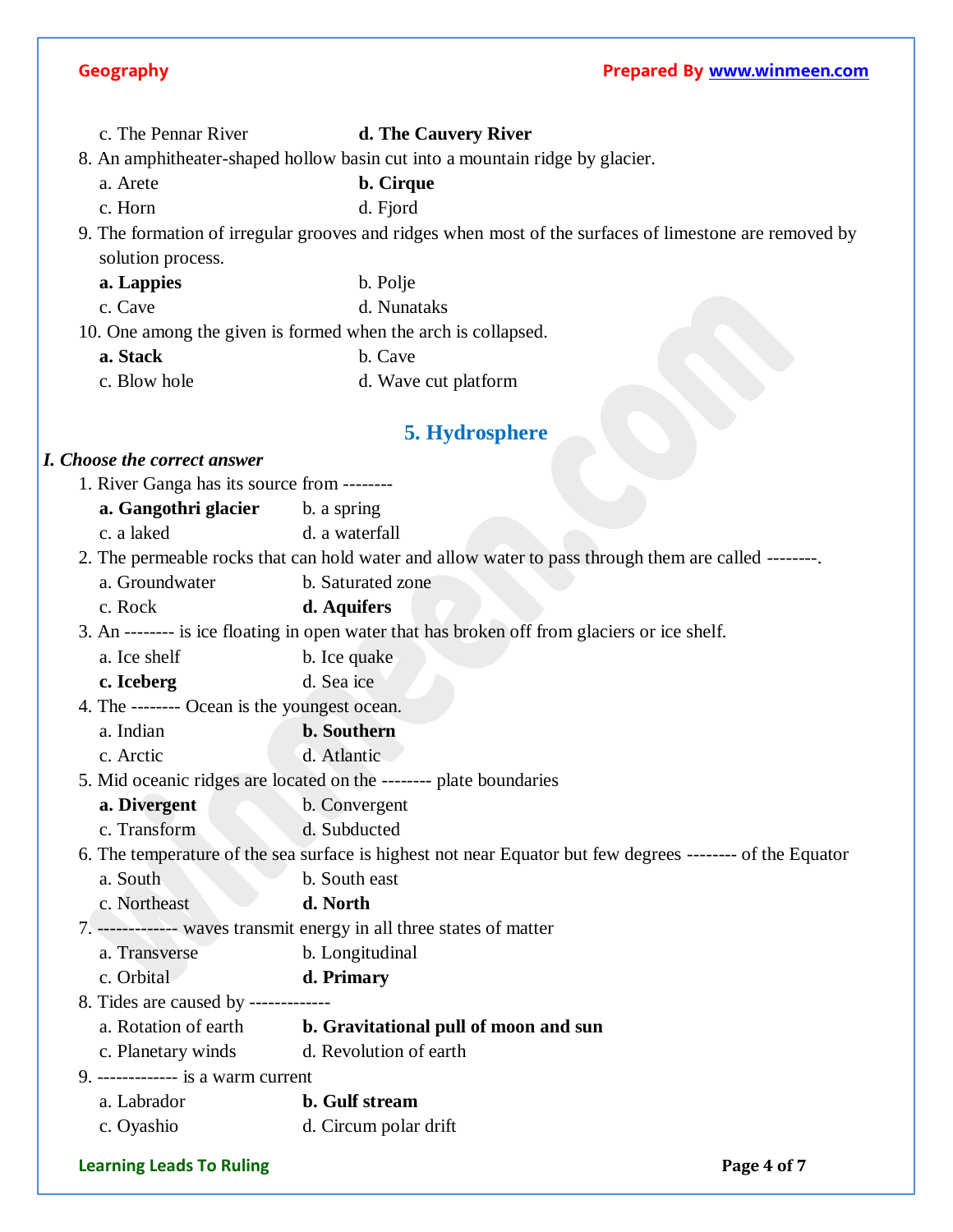- **Geography Prepared By [www.winmeen.com](http://www.winmeen.com/)** 10. The only sea surrounded by water all sides is ------------------------- a. The Dead Sea **b. The Sargasso Sea** c. The South China Sea d. The Aral Sea **6. Atmosphere** *I.Choose the best answer* 1. Which of the following atmospheric layer known as the weather layer? **a. Troposphere** b. Stratosphere c. Thermosphere d. Mesosphere 2. Which is the most suitable layer for flying Jet air craft? a. Troposphere **b. Stratosphere** c. Mesosphere d. Exosphere 3. Which of the following atmospheric structure absorbs the ultra violet rays of the sun and protect the earth from intense heating? a. Troposphere **b. Ozonosphere** c. Thermosphere d. Exosphere 4. An imaginary line connecting the places having equal atmospheric temperature is called **a. Isotherm** b. Isohytes c. Isobar d. Contour 5. Speed of the wind is measured by a. Barometer b. Hygrometer c. Thermometer **d. Anemometer** 6. What happens to atmospheric pressure with increase in altitude? a. It remains constant b. It increases **c. It decreases** d. It constantly fluctuates 7. Which one of the following winds is the example of secondary winds? a. Trade winds b. Westerlies c. Polar easterlies **d. Monsoon** 8. Albedo means **a. Amount solar radiation reflected by the surface** b. Amount moisture absorbed by the surface c. Amount moisture present in air d. Amount of molecules present in air 9. Which instrument is used to measure the relative humidity in air? **a. Hygrometer** b. Barometer
	- c. Thermometer d. Altimeter
	- 10. Convectional rainfall mostly occurs in ?
		- a. Temperate region **b. Equatorial region**
		- c. Tundra region d. Desert region

## **7. The Biosphere**

### **Learning Leads To Ruling Page 5** of 7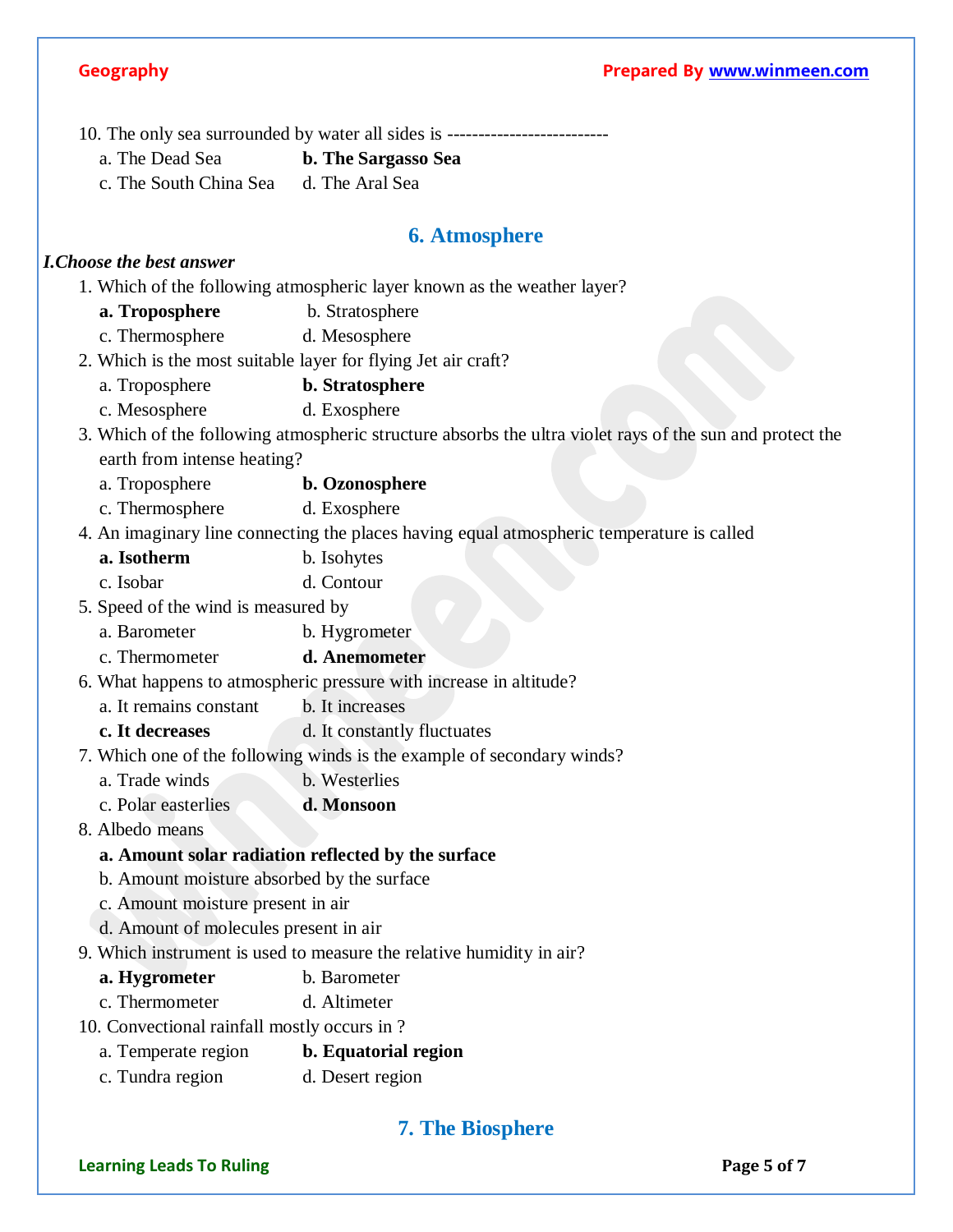|              | I. Choose the best answer                            |                                                                                                  |
|--------------|------------------------------------------------------|--------------------------------------------------------------------------------------------------|
|              | 1. Who first proposed the term 'Ecosystem'?          |                                                                                                  |
|              | a. E.O. Wilson                                       | b. I.G. Simmon                                                                                   |
|              | c. A.G. Tansley                                      | d. Raymond F Dasmann                                                                             |
|              | 2. What is the main source of energy for the earth?  |                                                                                                  |
|              | a. Moon                                              | b. Stars                                                                                         |
| c. Sun       |                                                      | d. Tides                                                                                         |
|              | 3. What is the position of a rabbit in a food chain? |                                                                                                  |
|              | a. Primary consumer                                  | b. secondary consumer                                                                            |
|              | c. tertiary consumer                                 | d. Quaternary consumer                                                                           |
|              | 4. Which organism eats both plants and animals?      |                                                                                                  |
|              | a. Herbivores                                        | b. Carnivores                                                                                    |
|              | c. Omnivores                                         | d. Detritivores                                                                                  |
|              |                                                      | 5. Which of the following is found in the desert biome?                                          |
|              | a. Eucalyptus                                        | b. Pine                                                                                          |
| c. Teak      |                                                      | d. Cacti                                                                                         |
|              |                                                      | 6. Which of the following are native tribes inhabiting the tropical evergreen forests of Africa? |
|              | a. Yanomani                                          | <b>b.</b> Pygmies                                                                                |
|              | c. Tikuna                                            | d. Aborigines                                                                                    |
|              |                                                      | 7. The largest number of plant species are found in -<br>biome.                                  |
|              | a. Savannah                                          | b. Desert                                                                                        |
|              | c. Tropical rain forest                              | d. taiga                                                                                         |
|              | 8. The Temperate grasslands of North America.        |                                                                                                  |
|              | a. Prairies                                          | b. Steppes                                                                                       |
|              | c. Pampas                                            | d. Downs                                                                                         |
|              |                                                      | 9. The Taiga biome extends over the latitudes --------------                                     |
|              | a. $0^{\circ}$ to $20^{\circ}$ North and South       | b. $30^{\circ}$ to $50^{\circ}$ N                                                                |
|              | c. $50^{\circ}$ to $65^{\circ}$ N                    | d. beyond $65^{\circ}$ N                                                                         |
|              |                                                      | 10. Which of the following is not covered by the Nilgiri Biosphere?                              |
|              | a. Bandipur National Park                            | b. Nagarhole National Park                                                                       |
|              | c. NamdaphaNational park                             | d. Mukurthi National park                                                                        |
|              |                                                      |                                                                                                  |
|              |                                                      | 8. Natural Disasters - Public Awareness For Disaster Risk Reduction                              |
|              | I. Choose the best answer from the given below.      |                                                                                                  |
|              |                                                      | 1. On an average million people are affected by different types of disasters every year.         |
| a) $423$     |                                                      | $b)$ 232                                                                                         |
| c) $322$     |                                                      | d) 332                                                                                           |
|              |                                                      | 2. The Hyogo Frame work for Action (HFA) was signed by the 168 governments and other actors in   |
|              | a) 2006                                              | b) $2008$                                                                                        |
|              | c) $2005$                                            | d) 2002                                                                                          |
| 3. There are |                                                      | key approaches to public awareness for disaster risk reduction                                   |

## **Learning Leads To Ruling**<br> **Example 26 To Ruling Page 6 of 7**